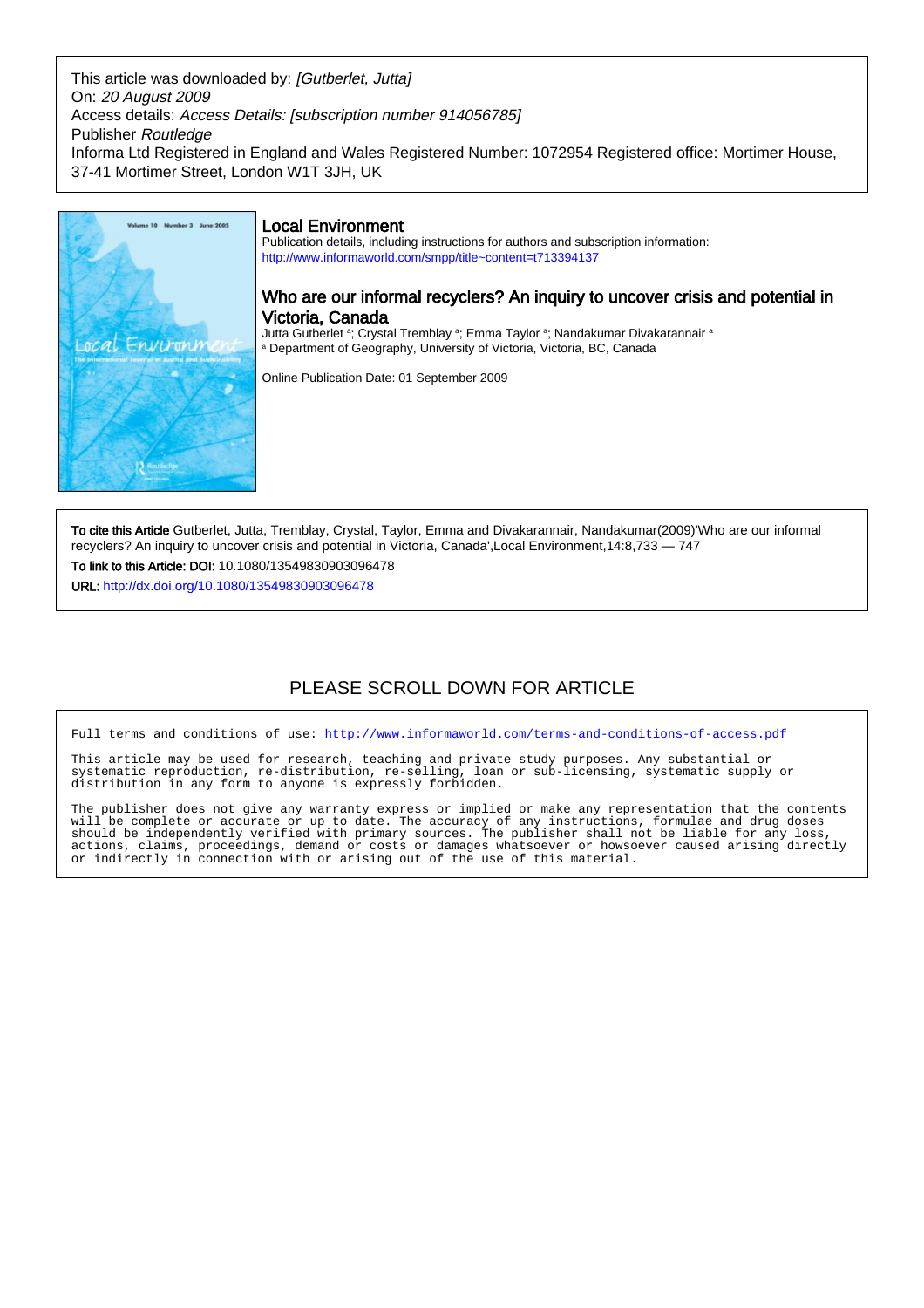# Who are our informal recyclers? An inquiry to uncover crisis and potential in Victoria, Canada

Jutta Gutberlet, Crystal Tremblay, Emma Taylor and Nandakumar Divakarannair

Department of Geography, University of Victoria, P. O. Box 3050, STN CSC, Victoria, BC, V8W 3P5, Canada

What is considered garbage embodies a recoverable economic value, and environmental cost if not recycled. Throughout the world, the often marginalised and impoverished population earns a living through informal recycling. This is also true for Victoria, British Columbia, one of the most affluent cities in Canada. This paper discusses results of a participatory socio-economic survey involving informal recyclers in Victoria, BC to determine their livelihood determinants. The findings reveal that "binning" is an important survival strategy to generate income. A new waste-management model that considers the social and environmental context is needed. Inclusive public policies can respond to the livelihood concerns outlined in this paper by facilitating access to recyclable materials, devising occupational safety improvements and educating about alternative strategies for resource recovery. This model can contribute to the overall sustainability of the community by reducing the waste of resources and people, empowering marginalised populations and reducing the environmental impacts of natural resource use and waste disposal.

Keywords: resource management; informal recycling; sustainable livelihoods; community-based research; social inclusion

# Introduction: informal recycling

There is a population of impoverished and socially excluded individuals in Victoria, British Columbia, whose livelihood depends on the collection of refundable beverage containers from dumpsters. This activity of "binning", the colloquial term for informal resource recovery, is a common phenomenon, particularly in poor countries (Medina 2001, Gutberlet 2008a, 2008b), and is also becoming more widespread in the North as this case study highlights. There are similarities in terms of structural barriers and livelihood issues experienced by the recyclers in the North and in the South; however, there are also very distinct differences between the experiences and situations faced in less-developed countries compared with affluent cities like Victoria. The value redeemed from refundable bottles is an important source of income for impoverished individuals, many of whom are homeless and some who identify themselves as Aboriginals in North America. As scavenging through garbage bins remains an illegal activity in British Columbia, their actions are not without confrontation. Frequent encounters with police lead to fines or arrests; also,

ISSN 1354-9839 print/ISSN 1469-6711 online *#* 2009 Taylor & Francis DOI: 10.1080/13549830903096478 http://www.informaworld.com

<sup>\*</sup>Corresponding author. Email: juttag@uvic.ca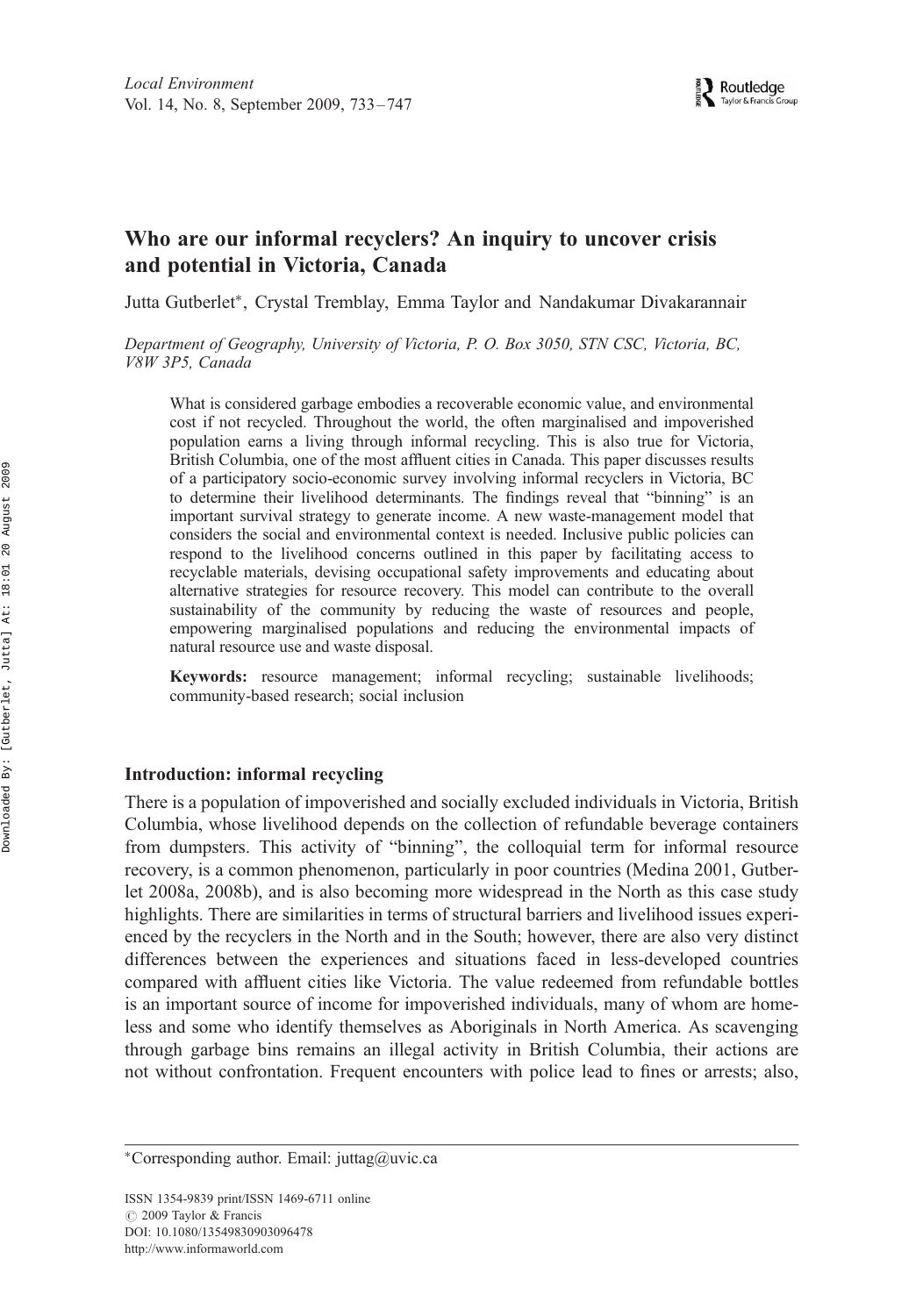humiliating them is a common reaction of the community at large. The binning activity, accepted by the government and the community, provides the ability for marginalised individuals to become independent through earning an income without having to resort to begging or crime. Organising informal recyclers into cooperatives and social enterprises can significantly improve their working and living conditions (Medina 2000, Baud et al. 2001, Nyachhyon 2006), build their capacity to network and collaborate with businesses, industry, and government (Gutberlet 2008a), and stimulate community environmental awareness of waste reduction and selective collection, among other benefits. Cooperative recycling practices can be part of an integrated strategy to reduce urban poverty and environmental contamination.

There are numerous examples of entrepreneurial initiatives that collect, separate, and transform recyclables into economic resources throughout the world. The United We Can (UWC) bottle depot, a social enterprise located in Vancouver's Downtown Eastside, provides a successful example of how the organisation and empowerment of the binning community have contributed to social inclusion and poverty alleviation and also led to increased support from the local community and the municipal government (Tremblay 2007).

This paper presents results from a research project on quality-of-life issues regarding the binning population in Victoria and contributes to the debate on appropriate public policies to tackle the social and economic development needs of recyclers as part of the local community. We learned during the interviews with the recyclers that they refer to themselves as Binners, a term we have adopted in this paper. This research aims to improve the livelihood of Binners by recognising their social function, generating awareness in the community about the benefits from strong partnerships between consumers and Binners, and by restoring the dignity and integrity of Binners, that are often challenged by society's negative perception. A specific focus will be given to homelessness, which affects a significant number of Binners. As Lynch (1990) discusses in his book Wasting away, our consumption-oriented society has become extremely wasteful: Wasting resources, as they are no longer in use, wasting people by discarding and abandoning them once they are of a certain age or degree of disability, or wasting places once they are contaminated.

#### Community-based livelihood inquiries

The research project discussed in this paper employs action-oriented, participatory, community-based methods (Stoecker 2008) with a theoretical framework based on the sustainable livelihoods approach (Conway et al. 2002, Department for International Development 2002, 2006). The aim of the project was to gain an understanding of the socio-economic determinants that shape binning (including health aspects, homelessness, drug abuse, etc.), to learn about the socio-economic and cultural significance of informal resource recovery to the livelihoods of the binning community, and thus to inform policy- and decision-makers in Victoria about the assets and difficulties of this specific population. The target population for this research is focused on the Binners in downtown Victoria and surrounding neighbourhoods.

Participatory-based methodologies have emerged as an inviting alternative to conventional "top-down" approaches in conducting community research, particularly within resource management (Gjertsen and Barrett 2004, Gutberlet 2008b). Conventional, hierarchal approaches are less likely to foster sustainable communities, as it has been shown that citizens involved in the research process are much more likely to sustain the end results (Gutberlet 2008a). This approach provides individuals with an opportunity to have ownership of the project and share responsibilities because they have been involved in the process and have participated in the debate rather than being obligated by law (Hickey and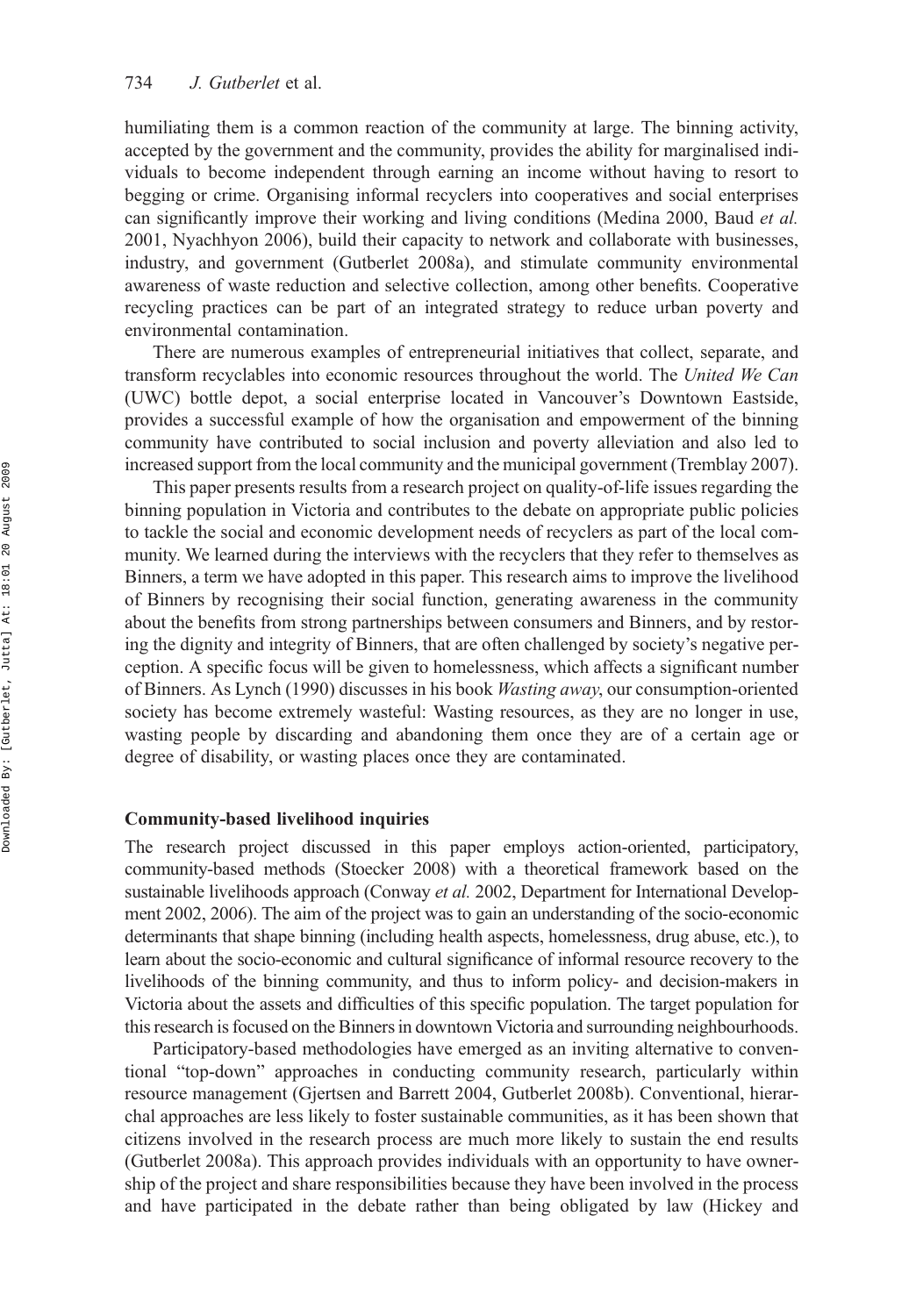Mohan 2005). Community-driven research comprehends an innovative and powerful form of knowledge generation and mobilisation with the Binners to bring solutions to the needs of this community and to advocate for action to effect change in the lives of the people involved in this research. Participatory research ideally integrates local communities, development agencies, and policy-makers through all phases of the project, including the inception of the research objectives and data collection, analysis, and dissemination. Guerts and Joldersma (2001) argue that scientific and subjective knowledge is required to improve communication between stakeholders and will ultimately enhance the effectiveness of the policy-making process.

Participatory methods encompass mapping, interviewing, focus group discussions, or surveys, applied *with* people and not *on* people. Community-mapping workshops provide a venue for multiple stakeholder perspectives, facilitate participation, and ultimately can lead to more inclusive public policies. Hickey and Mohan (2005) address broader methodological issues of participation as the potential to be "transformative" within the concept of citizenship, empowerment, and social movements. In particular, they argue that participatory approaches succeed when they are aimed at securing citizenship rights for marginal groups which seek to engage social change within a wider political arena. Participation has been embraced as a way to build transparency, accountability, and trust between people and institutions. It has become a mainstream approach by researchers, funding agencies, and governments to tackle poverty and social injustice.

By strengthening citizen rights and providing spaces where these can be voiced, participatory development also becomes a basis for personal learning and change, which can help produce a wider societal transformation. (Gutberlet 2008b, p. 14)

Participatory approaches can also build social capital within communities by providing opportunities for necessary dialogue and networking between different groups, and thus developing the capacity and empowerment of individuals to share responsibility in finding and implementing sustainable solutions (Chaskin et al. 2006). Capacity building develops social assets and contributes to social cohesion – the bonding and building of community (Putnam 2000). Social cohesion is defined by Maxwell as

... building shared values and communities of interpretation, reducing disparities in wealth and income, and generally enabling people to have a sense that they are engaged in a common enterprise, facing shared challenges, and that they are members of the same community. (Maxwell 1996, p. 13)

Participatory research contributes to building social, financial, and political assets and can increase the effectiveness of people and organisations working towards solving problems of poverty and injustice (Gutberlet 2008a).

Knowledge is empowering. It empowers an individual to form his or her own opinion and to act and transform conditions to lead to a better quality of life. (Hjorth 2003, p. 385)

#### Sustainable livelihoods approach

Several studies have adopted the sustainable livelihood approach to better understand quality-of-life issues among the marginalised and poor (Department for International Development 2000, Conway et al. 2002). The sustainable livelihood framework (SLF) is a tool to organise the information about people's assets and about the institutions,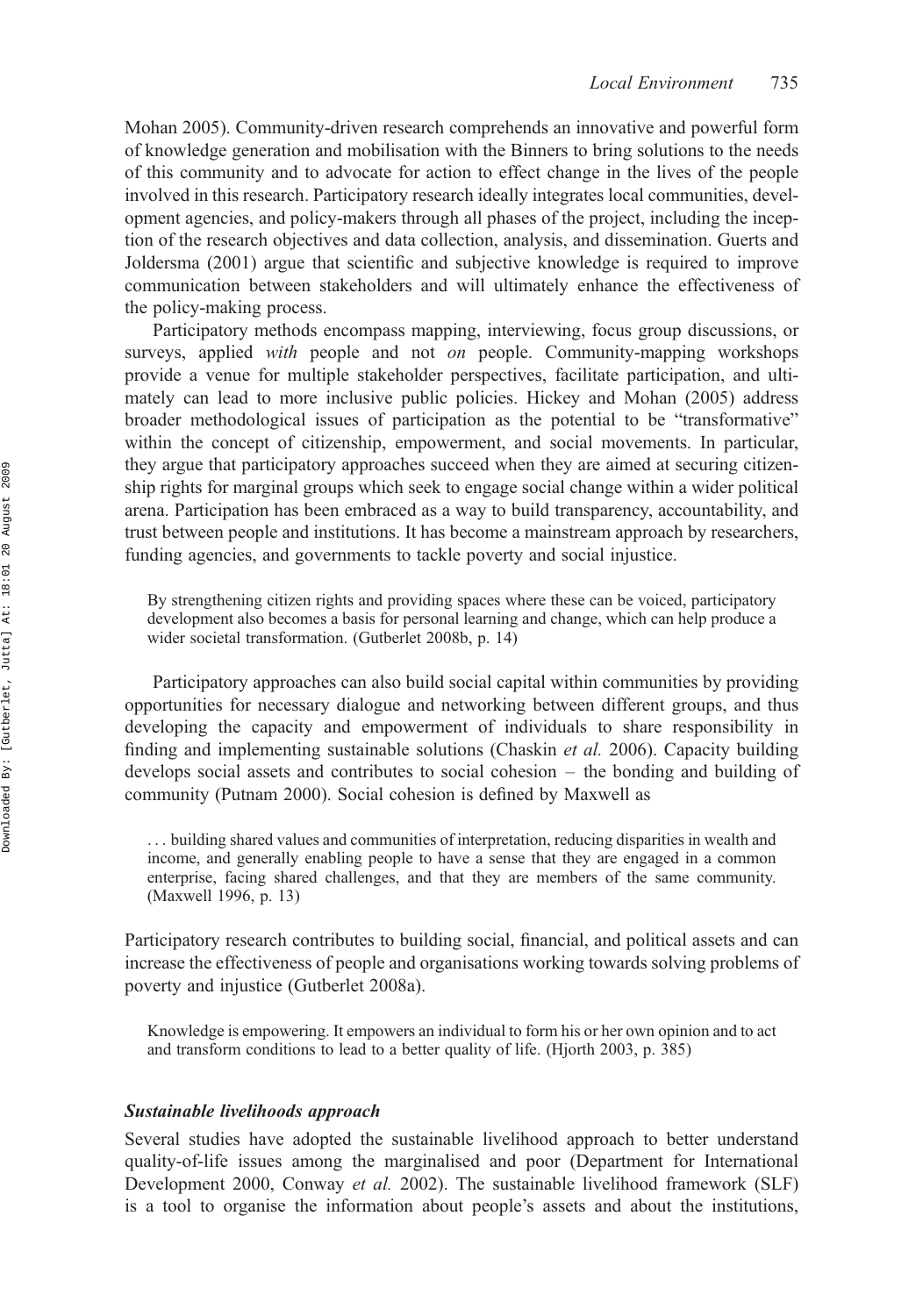

Figure 1. The Binners' livelihoods and processes to overcome exclusion.

strategies, outcomes, and interactions involved in people's livelihoods (Figure 1). This framework is helpful, particularly when the study involves basic human rights issues such as access to food and shelter, as is the case among the Binners and homeless people. Many studies have made use of the SLF to organise information on the marginalised and poor and have applied it in their poverty-reduction programmes (Bauman and Sinha 2001, Pomeroy et al. 2006). Livelihood assessment is a comprehensive and effective means of organising the management of assets – the natural, human, social, political, and financial – that poor people access to make a living (Assby 2003).

Livelihoods are the ways in which people make a living. Marginalised and poor individuals often attempt to balance their lives with food and income-earning activities. They use multiple strategies to sustain the activities. The poverty situation worsens when one or more of the strategies fail. Understanding these livelihoods helps reveal how people live through difficult times and situations. However, the primary task is to identify and build on people's existing assets and not merely their needs when planning interventions. The single most important factor that needs to be taken into consideration in livelihood assessments is to identify the extent to which the marginalised and poor are able to access assets (Baumann 2002). These assets are human, social, natural, physical, and financial. The SLF draws attention to core influences and processes, and emphasises the multiple interactions between the various factors that affect livelihoods (Department for International Development 2000). The framework provides a way of organising information on livelihoods, either from the people's vulnerability context or from the assets perspective they have (Conway et al. 2002).

Human assets include people's skills, knowledge, ability to labour, and good health, together enabling them to develop strategies to better their well-being. Social assets relate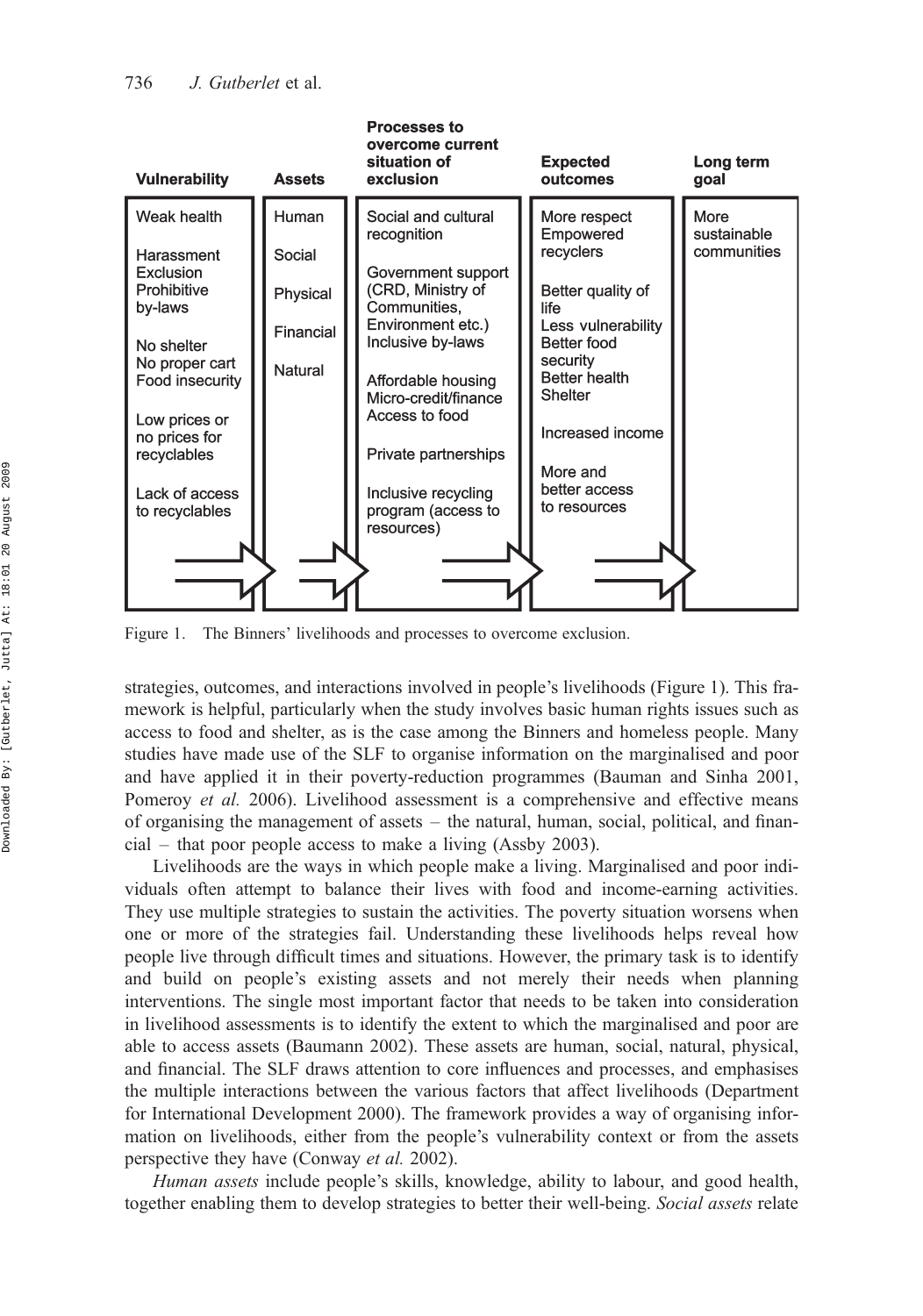to the networks and social relations people draw on to pursue their livelihood objectives. Social assets act as an informal safety net to ensure survival during periods of insecurity and to compensate when other types of assets (shared labour, for example) are lacking. Therefore, social assets give the people a sense of community, family, and social networks. Natural assets are the resources from which people derive all or part of their livelihoods. This includes land, forests, marine and wild resources, water, and air (Department for International Development 2000). Physical assets are the basic infrastructure and goods (tools and equipments) needed to support livelihoods. Infrastructure comprises changes to the physical environment that help people to meet their basic needs and to be more productive. Financial assets refer to the financial resources (for example, cash and loans) that enable people to access different livelihood strategies (Department for International Development 2000). The framework also provides space for organising information on the vulnerability context of the poor. They are vulnerable due to economic shocks, trends, and seasonal change. With the available assets, the poor will seek livelihood strategies that lead to positive or negative outcomes. The framework features policies and processes so as to give room for mitigating measures to be incorporated into livelihood assessments.

The framework has been widely used in the rural context (Chambers and Conway 1992, Brocklesby and Fisher 2003, Nandakumar 2007) and only more recently have the lessons learned been applied to the urban setting (Farrington et al. 2002, Chant 2004). Few studies follow the sustainable livelihoods methodology to better understand the assets and barriers of the urban poor (Meikle 2002). In India, the livelihood of informal recyclers has been studied in Delhi (Köberlein 2003) and in Dhaka (Rouse and Ali 2001), and the approach has provided very useful insights helping to understand the complex social and economic relationships and conflicts.

#### Participatory methods with the binning community

The project encompassed a multi-methods, participatory approach including focus group discussions, surveys, in-depth interviews, and community mapping. The first contacts with local Binners were established by the research team in 2005 through casual conversations in the streets of Victoria and through the organisation of the discussion panel on Inclusive Waste Management held during the 1st Waste Reduction Day at the University of Victoria, on 9 October 2006, where some Binners were invited as speakers. The purpose of the focus group was to validate and adjust the project design together with local stakeholders. We invited Binners and experts from Vancouver and Victoria in order to (1) learn about the relationship between homelessness and binning, (2) gain a better understanding of the extent and diversity of the binning community in Victoria, (3) assess which would be some of the main livelihood issues of Binners, and (4) discuss possible interventions to diminish stigmatisation and reduce poverty. A total of five Binners from Victoria and two Binners from Vancouver participated in the discussion, besides several other community members from an NGO and from the University.

The focus group provided the necessary space to discuss the project and invite all suggestions, which were weaved in at that time. This was also a chance to get to know each other and to bond in a way that created a sense of trust and reassured common interests. This experience facilitated the implementation of the survey. Survey questions were designed to collect information regarding livelihood assets and strategies. Snowballing was used to expand the number of Binners involved in the project, starting with the contacts already made in 2006. A total of 14 Binners were recruited and trained as survey facilitators. The survey was applied to a total of 156 Binners by the facilitators over 3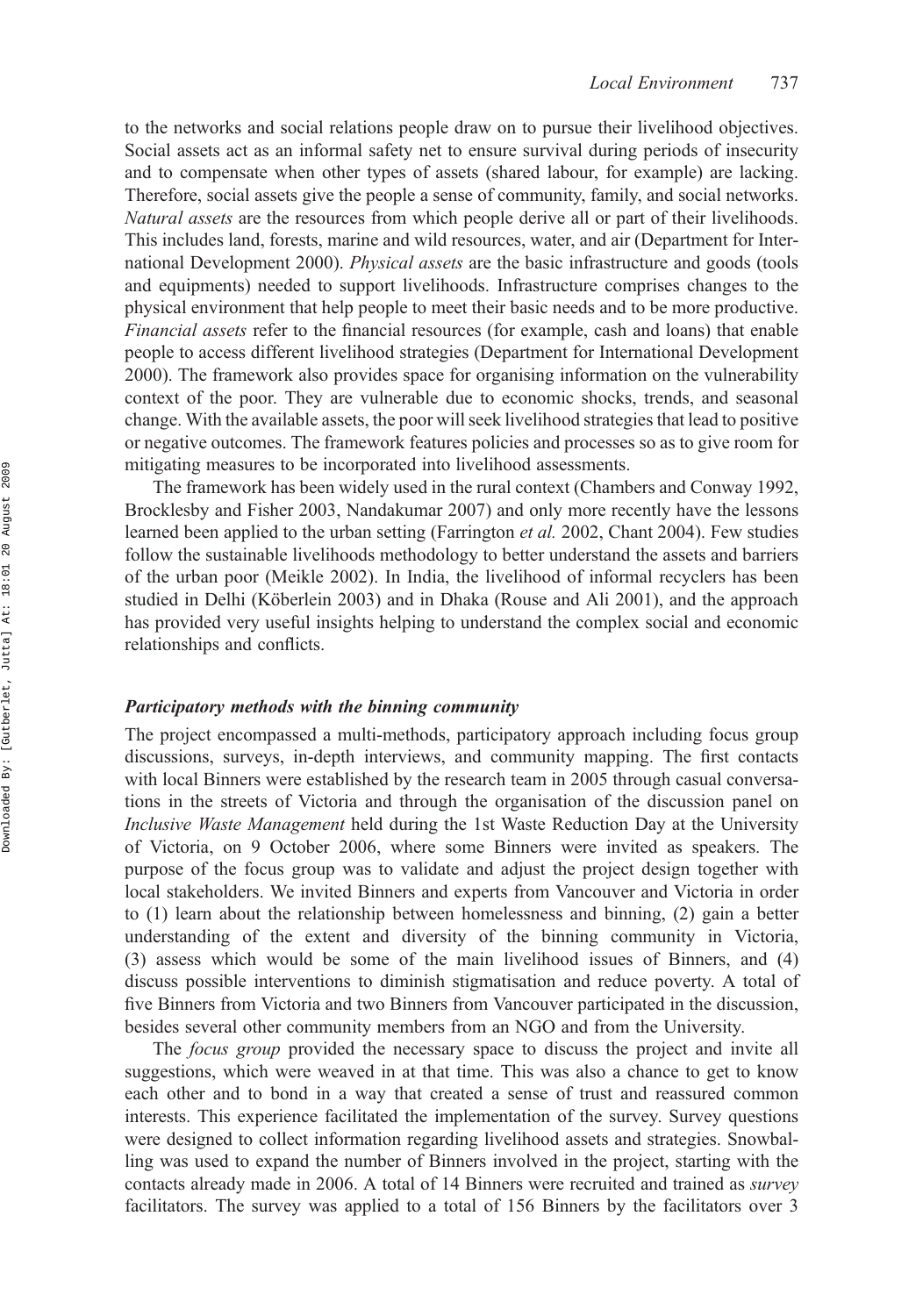days. The facilitators targeted Binners at various bottle depots, along collection trap-lines, at shelters and on the streets of Victoria. In-depth interviews with Binners were conducted by the researchers, transcribed and theme-coded. The responses do not speak for all Binners; however, their statements were powerful and highlight individual perceptions about living homelessly and on binning. Community mapping was an integral component of the participatory research tools employed in this project. A total of 10 Binners were trained to facilitate the day-long community mapping event in collaboration with the local NGO Lifecycles. A variety of themes were explored in the community-mapping workshop including binning routes (trap lines), access to services and facilities, and barriers that inhibit their livelihoods (locked dumpsters for example). The project received ethical clearance from the University of Victoria (Protocol Number 07-07-046b). The Binners actively involved in the research received a pro-labore for the time and effort made within this project.

The plethora of information received during the workshop is being synthesised into a map as a tool for improving Binners' access to services and resources. The map will help educate and create awareness of the public on binning activities. The process of community-mapping engages and builds networks between the stakeholders. Being able to participate and share experiences also creates opportunities for education and awareness-building. Our community map turned out to be an excellent tool to identify and locate institutions and social relations to which Binners have or are denied access.

# The Binners' livelihood assets

Participatory methods are well-suited to finding out about the provision of services and facilities that enhance human assets (for example, schools/education, healthcare and sanitation facilities). Such methods can also uncover barriers to accessing resources resulting from cost, location, or social factors (for example, gender and social status). An important advantage is that such methods can help engage members of the community in problem-solving exercises and, through their use, service providers can be brought together with community groups to seek joint solutions to problems (Department for International Development 2000).

#### Human assets

Of 156 Binners who responded to the survey questions, 90 were homeless, 58 were not homeless, 2 were temporarily homeless, and 6 did not respond. Of the homeless respondents, the majority were males between 40 and 59 years of age. Of the female respondents, the majority were between 40 and 49 years of age, many of whom were also without adequate shelter. Participants reported homelessness as a cause of financial difficulties were  $(28.6\%)$ , followed by political  $(23.5\%)$ , social  $(12.2\%)$ , and health factors  $(10.2\%)$ . Contrary to the perception of Binners having limited or no education, this study found that the majority of homeless respondents had high-school education (64%) and some had college (18%) or university (18%) background. Twenty per cent of the entire sample population had only primary-level education.

Many immigrants enter the informal economy because they are precluded from formalsector employment due to their immigration status, language barriers, or their lack of recognised skills (Cox and Watt 2002). However, in this study, it was found that the majority of homeless individuals are Canadians (57%) or identify themselves as First Nations (32%). Although there is a significant Asian binning population in Vancouver (Tremblay 2007), this sample reveals no Asian Binners in Victoria.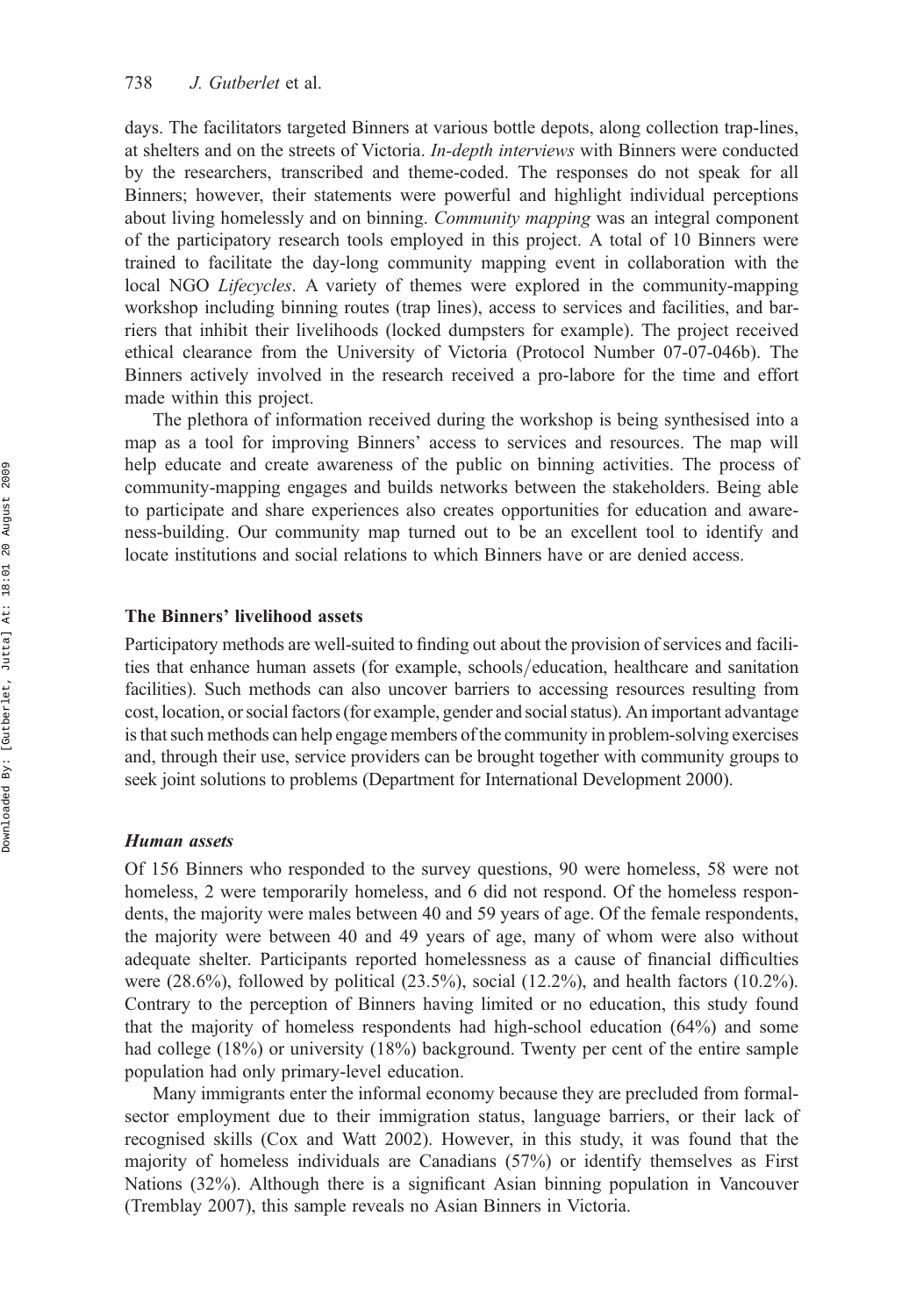#### Access to facilities

An important component of SLA is exploring participant's access to facilities and services. In this study, we were interested in access to water and sanitation facilities, shelters, and soup kitchens. Although the study did not include access to healthcare facilities, occupational injuries and health threats were recorded. Accessing clean sources of drinking water and sanitation facilities such as a shower and toilet can be a challenge for many homeless individuals. The majority of respondents, both homeless and non-homeless, use public spaces most frequently to access water, including public fountains and taps. Other options are restaurants, homes, or the place of friends and/or relatives. As more than half of the respondents (58%) reported being homeless, shelters are an important asset, particularly for the use of shower and toilet facilities. The lack of affordable housing seems evident. In the voice of interviewee Joana (Interview 2007), "... under subsidized housing there can be quite a wait list although there are exceptions for health conditions". For Joana (Interview 2007), housing means accessing citizenship: "If I get accommodation, I will be able to enter a program to find out what my capabilities are .... We need a home and we just don't want to bother anybody".

#### Occupational health

The health implications and risks of bottle scavenging is a major concern (Harpet 2003, Gutberlet and Baeder 2008). Common health risks reported in the survey include skin and viral infections (22%) due to cuts (37%) primarily from broken glass and metal (see Table 1). Physical soreness (30%) is also a very common response, and is often associated with transporting heavy loads of materials long distances. Some individuals reported that arthritis is a significant challenge when binning. A few respondents experience occupational threats such as being robbed, followed, and/or harassed as a consequence of territorial competition (3.5%) or general dislike. Despite risks of infections, disease, and injuries, limited precautions are adopted by this community. Among the respondents, only 20.4% wear protective clothing (gloves, boots) while binning.

The working circumstances in the street bear elevated health risks. The main problem consists of Binners "... riffling through the garbage or something they poked themselves with something sharp or cut themselves", explained a *Cool-Aid* nurse (Interview 2007); "they come, probably once a week. I would say on average about one hand injury a week" (Cool-Aid Interview 2007). Cuts that get infected or require stitches are most common. Often, recyclers wait too long and the cut gets infected, creating a risk of Hepatitis C. Arthritis also seems to be a widespread ailment. The Cool-Aid nurse (Interview 2007) further points out "... we have had a couple of people with symptoms of food poisoning, diarrhea, nausea related to a ham that they recovered out back". Binners seem not to reach old age. In the interview with Maria (2007), she mentioned having recently lost two Binner

| Table 1. |  | Health risks of Binners. |
|----------|--|--------------------------|
|----------|--|--------------------------|

|           | Occupational health issues |                   |           |              |                                                                                                      |  |                      |     |  |
|-----------|----------------------------|-------------------|-----------|--------------|------------------------------------------------------------------------------------------------------|--|----------------------|-----|--|
| Cuts      | Hep<br>$\mathbb{C}$        | Conflict Physical |           |              | Addiction and binning<br>over territory soreness Infection related health issue Other Total response |  |                      | No. |  |
| 54<br>37% | $\overline{4}$<br>$3\%$    | $3.5\%$           | 44<br>30% | 32<br>$22\%$ | $1\%$                                                                                                |  | 145<br>$3.5\%$ 100\% |     |  |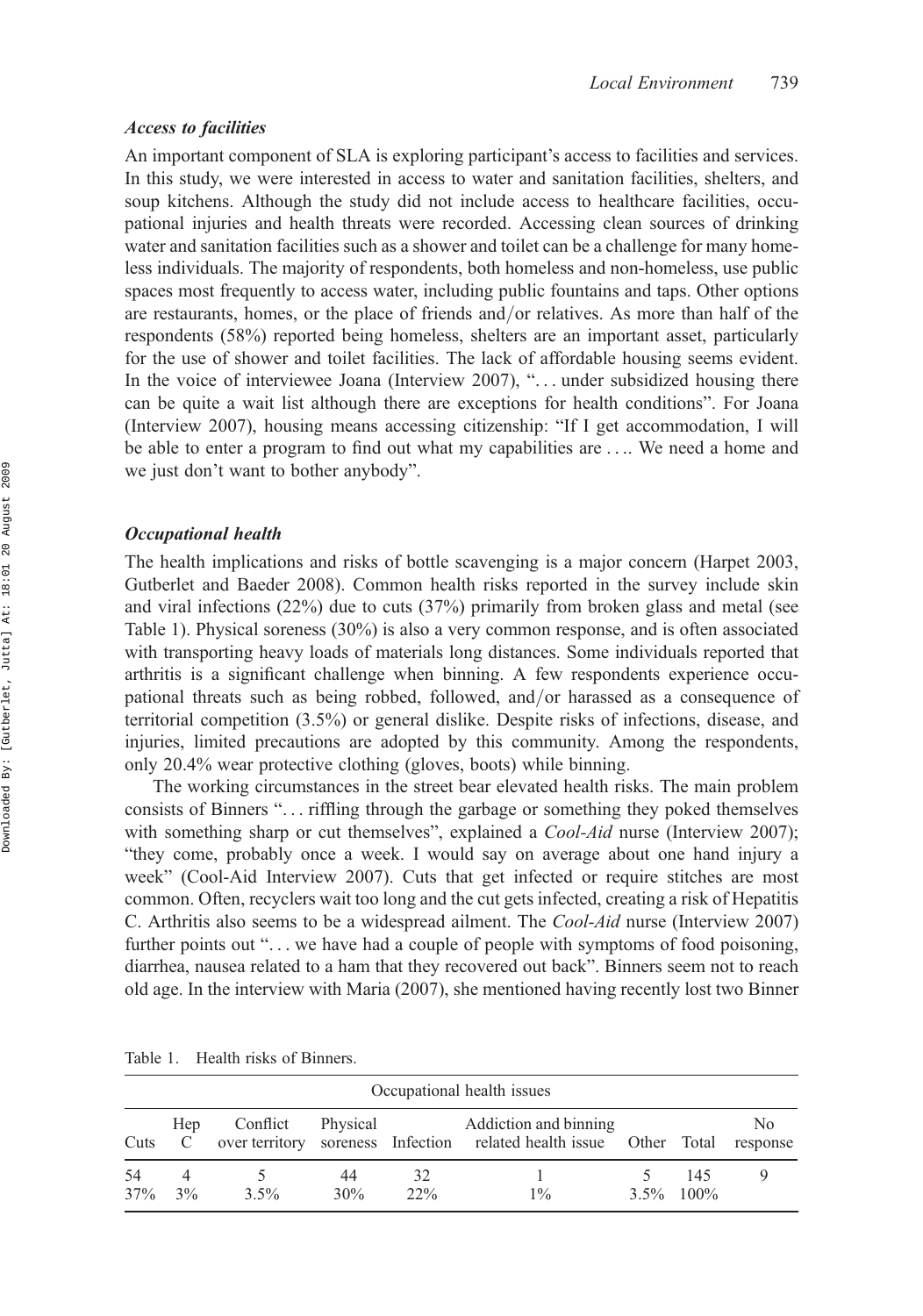friends. They were both 52 years old; one died in an accident hitting his head and the other had a heart attack.

# Financial assets

Economic circumstances such as unemployment, limited and/or no social assistance are found to be the primary incentives for participation in binning activities in the Canadian context (Tremblay 2007). Accessing financial assets such as income from recycling, casual labour, or exchanging services for bottles is a valuable survival strategy. For many homeless respondents, binning provides the only source of income (68%), and for non-homeless respondents, this activity is also an important financial asset (40%) (Table 2).

Other means of income of the surveyed population are shown in Table 3. The findings from this research reveal that a productive informal economic system exists in recovering recyclable materials in Victoria. The majority of homeless individuals earn on average between \$10 and \$30/day (52%), while a significant portion of that population earns between \$30 and \$50/day (19.5%). Binning as a means of economic survival requires a significant amount of time and energy. In this study, the majority of participants reported binning between 5 and 7 days/week, and many between 4 and 6 hrs/day (Table 4).

Despite increasing difficulties in obtaining and maintaining social assistance in the province (especially as a singe male), many respondents collect social benefits (52%). There is, however, a significant percentage (46%) that relies exclusively on binning activities for income. According to the outreach worker at *Our Place Drop-in Centre* (Interview 2007):

... there are people that are on welfare or disability and have to take money out of their support to pay for their rent and that doesn't leave a lot to live off for the month for groceries ... especially for people that have compromised diets and stuff ... so they make extra cash doing that [binning].

#### Physical assets

Recyclable resources, and in particular, refundable containers, are a form of physical assets and are crucial to providing Binners with an income. Access to, and the use of these materials, is highly competitive between Binners, especially with the threat of anti-scavenging by-laws and corporate influence over ownership of these resources. The most common material collected is beverage containers  $(51\%)$ , followed by clothing  $(22.5\%)$  and electronics (14.5%). There is a refund in BC, Canada between 5 and 20 cents for beverage containers, which means a significant quantity of them is necessary to make a daily wage. Recovering up to 100 bottles/day is common.

There are numerous sources where materials are recovered throughout the central part of the city; however, their access is becoming more confined, as one Binner explains

|              |     |     | Binning as main source of income (total responses: 156) |         |
|--------------|-----|-----|---------------------------------------------------------|---------|
|              | Yes | No  | No response                                             | Total   |
| Homeless     | 67  | 31  |                                                         | 98      |
|              | 68% | 32% |                                                         | 100%    |
| Not homeless | 22  | 33  |                                                         | 58      |
|              | 40% | 60% | $5\%$                                                   | $100\%$ |

Table 2. Binning as livelihood option.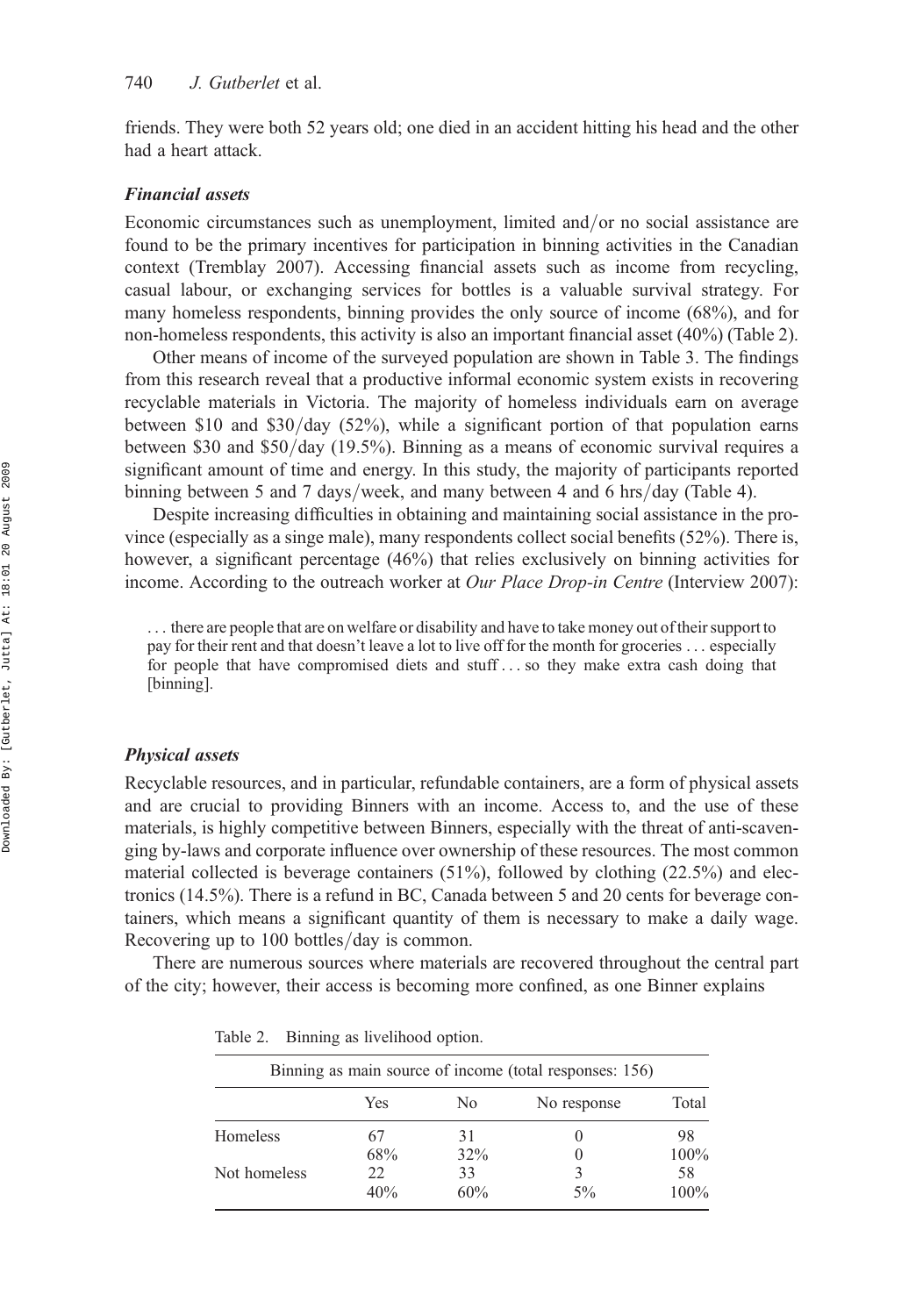| Other means of supplementing income. |            |     |         |                                              |        |          |               |
|--------------------------------------|------------|-----|---------|----------------------------------------------|--------|----------|---------------|
|                                      | Disability |     |         | Panhandle Sex trade Casual labour Scavenging |        | Savings  | Total         |
| Homeless                             | 18.5%      | 41% | $3.5\%$ | 26%                                          | $11\%$ | $\theta$ | 27<br>$100\%$ |
| Not homeless                         | 27%        | 23% | $0\%$   | 10<br>45%                                    | $_{0}$ | $5\%$    | 22<br>$100\%$ |

| Table 3. | Additional income of Binners. |  |  |
|----------|-------------------------------|--|--|
|          |                               |  |  |

They are locking up dumpsters more and more ... They are being kept behind the parking gates at apartment buildings. I notice that happening. There's more and more steel gates, way more. I've lived here twenty years. (Maria Interview 2007)

The respondents have repeatedly stated that resources are getting scarcer and that competition has increased noticeably with the influx of Binners from other cities, particularly Vancouver. Although in most cases, multiple sources are accessed on a trap line (designated route), the most common source is the "blue-box" (curbside recycling bin) (30%), followed by litter cans (25%), and apartment totes (18%). The "blue-box" is the official programme of the Capital Region District for the collection of recyclables since 1989.

The most widely used equipment is the shopping cart (40%), often leading to a host of difficulties, including increased negative stigma from the community primarily due to noise and confiscation of materials from the police as a consequence of cart theft from shopping centres. Accessing equipment to transport materials is a common challenge in binning. One of the bottle depot managers evidences the underlying conflict related to the use of shopping carts and the nuisance of abandoned shopping carts as follows:

I understand the need for Binners to use shopping carts, for them, it's their transportation, and I have never tried to tell them they cant bring their stuff in with shopping carts because that's unreasonable, as long as they don't leave them here I don't have a problem with that. (Depot Interview 2007)

| Time spent collecting materials per week |                |                                             |                |                |   |                                                              |             |  |
|------------------------------------------|----------------|---------------------------------------------|----------------|----------------|---|--------------------------------------------------------------|-------------|--|
|                                          |                | $<$ 2 hrs 2–4 hrs 4–6 hrs 6–8 hrs $>$ 8 hrs |                |                |   | No information on<br>hours available, only<br>number of days | No response |  |
| Homeless                                 |                |                                             |                |                |   |                                                              |             |  |
| $<$ 1 day                                |                |                                             |                |                |   | 4                                                            |             |  |
| $1-2$ days                               |                |                                             | 5              |                |   | 5                                                            |             |  |
| $2-4$ days                               | $\overline{4}$ | $\overline{4}$                              | 9              | 7              | 7 | 11                                                           |             |  |
| $5-7$ days                               | $\overline{4}$ | 12                                          | 10             |                |   |                                                              |             |  |
|                                          |                |                                             |                |                |   |                                                              |             |  |
| Not homeless                             |                |                                             |                |                |   |                                                              |             |  |
| $<$ 1 day                                |                |                                             |                |                |   | 2                                                            |             |  |
| $1-2$ days                               |                | 2                                           |                |                |   | 4                                                            |             |  |
| $2-4$ days                               | 2              | $\,8\,$                                     | $\overline{4}$ |                |   | 6                                                            |             |  |
| $5-7$ days                               | 8              | 6                                           | $\overline{5}$ | $\overline{4}$ |   |                                                              |             |  |
|                                          |                |                                             |                |                |   |                                                              | 5           |  |
| Total                                    |                |                                             |                |                |   | 147                                                          | 9           |  |

Table 4. Time effort in collecting recyclables.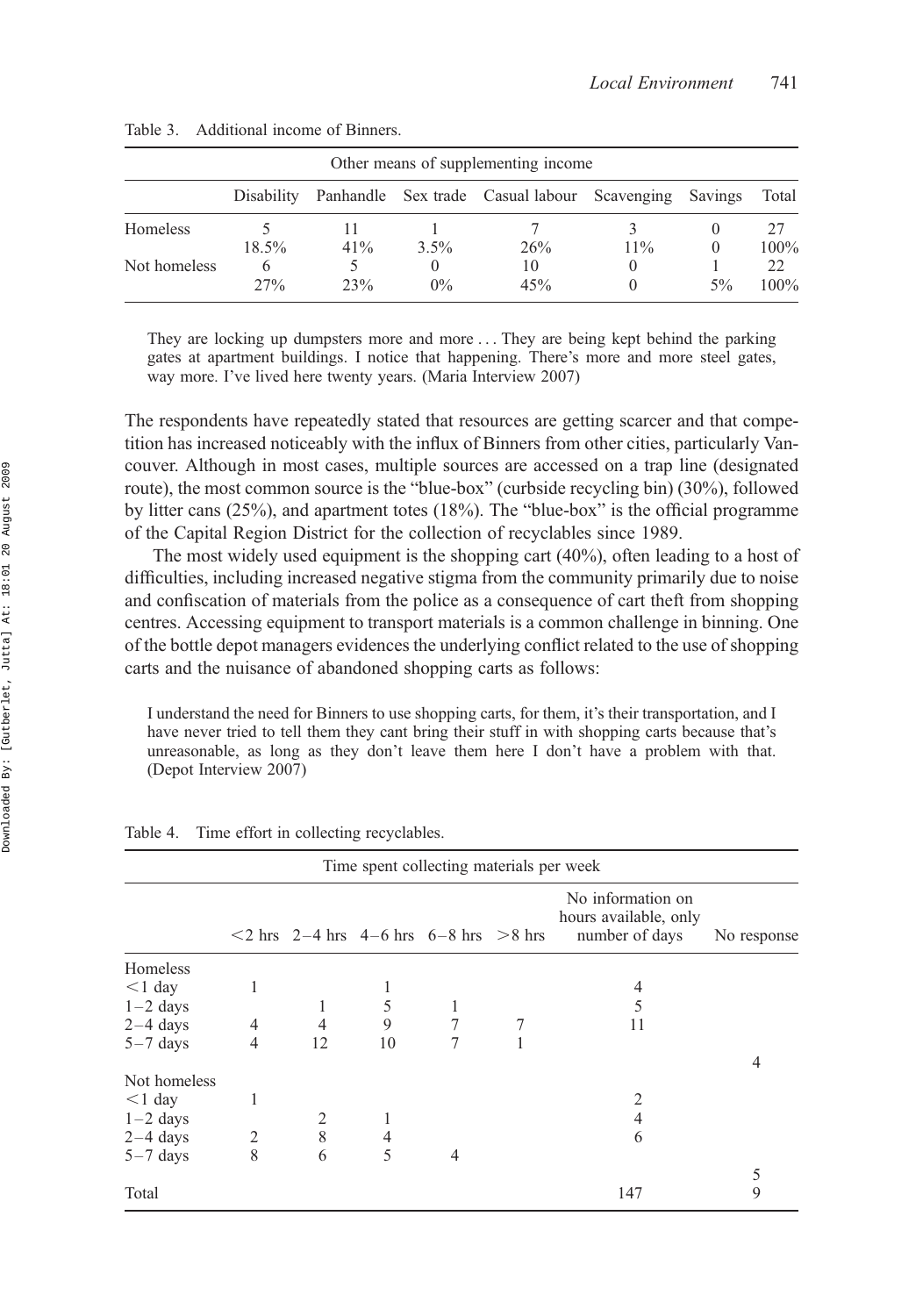As the manager from the other depot also confirms,

It's an ongoing problem, that will always be a problem ... they're just trying to make a living, so if people didn't see it as a bad thing... I mean they're not harassing, they're just grabbing bottles to make a living ... so, I think that is one of the big obstacles that they face in the community. (Depot Interview 2007)

Binners are disrespected for recovering resources from the garbage and for taking shopping carts for transporting the material. Using shopping carts is inappropriate, noisy, and uncomfortable.

A local engineer and founder of Tony's Trailers produces and distributes carts to Binners in Victoria both to improve their capacity to transport materials and to improve their image as recyclers. Recently he received recognition for his model cart "shelter-in-a-cart", a collapsible cart that also supports a built-in tent. The urban binning unit (UBU) is a similar venture designed by an industrial engineer in Vancouver. The UBU is a binning cart and capacity-building project of the UWC bottle depot, a social enterprise in Vancouver's Downtown Eastside. The project provides networking opportunities between the community and participating Binners, and stimulates awareness and education about working with Binners for resource recovery while improving their image.

#### Social assets

Social assets operate at different scales and because they refer to the moral and organisational context within which livelihood decisions are made; they are closely associated with issues of trust and reciprocity. However, capturing the ways in which peoples' social relationships, networks, associational and institutional linkages represent strategic livelihood resources is of enormous importance (Department for International Development 2000). Since income from binning is a sole economic source for many homeless individuals, building partnerships with residences and businesses for secured and regular access to materials is a significant social asset. Building these assets, a measure of the extent of social networks in a community, is particularly important in creating opportunities for homeless and excluded individuals to be engaged in civic life, and to promote greater economic prosperity. Social assets can be seen as

a shared resource, which is derived from and renewed through inter- personal networks, voluntary associations and trust generating interactions among citizens. (Luckin and Sharp 2005, p. 63)

Building partnerships with residences and businesses is a common working strategy and provides a consistent supply of non-contaminated and separated materials. This research revealed that 31% of homeless respondents have partnerships with businesses and residents for bottle collection. Partnerships between residents and recyclers improve the working conditions and valorisation of this activity and lead to more efficient resource recovery. These collaborations help retrieve resources that would otherwise have to be sorted from the garbage, posing potential health and sanitation hazards. Often, Binners that have partnerships with businesses and residents will exchange services such as cleaning, over-night security, and odd jobs for bottle collection. For homeless individuals in Victoria, this is an additional strategy to obtain bottles. Recovering food from waste is also common, with 43.9% of homeless respondents reporting doing so.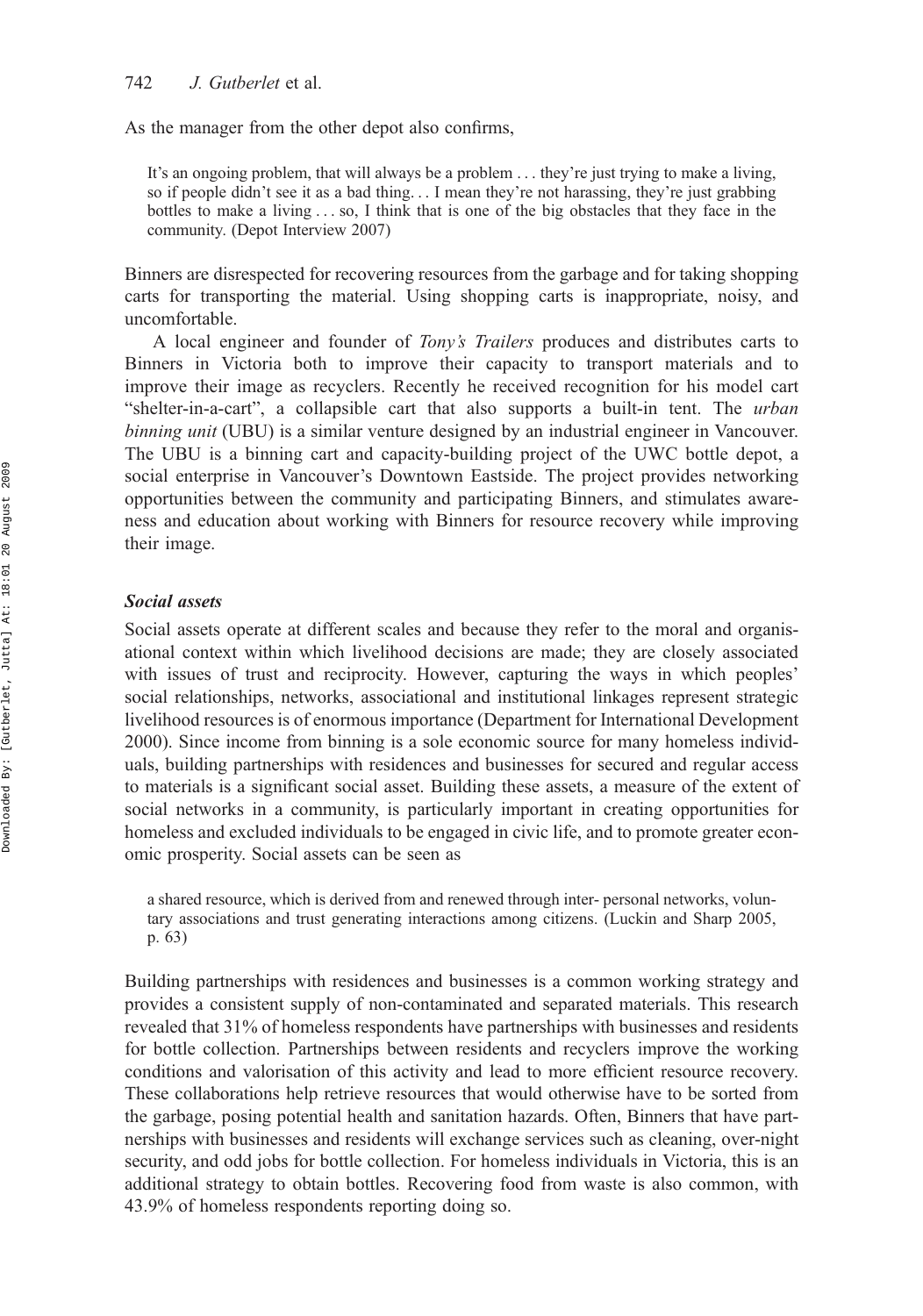The most severe problems Binners face are harassment from police and park workers. The lack of respect and citizenship rights of Binners is apparent. Local police confiscate and often destroy their belongings. Binner Maria notices:

... most of my friends have had their things taken by the police ... our things being taken routinely is just part of living outside. ... The poorest people are stolen from ... it seems outrageous ... because we are outside. (Interview 2007)

Research with Binners has provided them moments of empowerment. One of the participating Binners commented on her experience with this research:

... people helping people and sharing ideas ..., and too see it all going to be compiled like that, I am really excited. I have never heard anything like it so I am excited ... I have appreciated it, I haven't wanted to leave, and it's held my attention. (Interview with Joana 2007)

### Policy opportunities and constraints

Despite a history of concerted effort by local government and community groups to reduce homelessness in the city, Victoria currently ranks among the top two Canadian cities having the highest housing costs and lowest vacancy rates. In Victoria, the 2007 Homeless Needs Survey conducted by the local CoolAid Society revealed that out of 1242 homeless and unstably housed people, 652 (52.5%) were men, 275 (22%) female, 5 (0.5%) transgender, and 310 (25%) male and female youths. Homelessness affects a wide range of people; however, single men constitute the largest segment of homeless in most Canadian cities (Klodawsky 2006). Of the Homeless Needs Survey participants, 58% noted concerns about their physical health (excluding addictions), 42% reported having a mental health concern, and 48% reported alcohol or drug use (Cool Aid Society 2007). The Vancouver Island Health Authority has determined a pronounced income gradient where persons in lower income brackets experience poorer health ratings than those with higher incomes. This research purports that emphasis should be given to resource recovery as a strategy to enhance the livelihoods of Binners through the development of inclusive waste-management policies. Waste is a resource which generates income and thus contributes to improve livelihoods. However, those involved in the recovery are not recognised and there are no policies in place that support the activity and improve the working conditions of Binners.

To the contrary, there is tension between the local government's waste-management policies and the Binners. Through the "blue-box programme", an assortment of recyclable materials is placed by households in specific containers for weekly pickup. The operation of this programme is contracted out to a private company who generates income from processing the collected items. Although consumers can return bottles to designated bottle depots for a deposit refund, many residents place their returnable bottles in the blue box for convenient disposal. It is illegal for anyone to scavenge materials from the blue boxes; however, this is a guaranteed source of refundables for Binners and their trap lines often coincide with blue-box pickup schedules. Some residents consciously leave refundable bottles in a separate bin or beside the blue-box so they are available to Binners but not perceived to be the property of the waste-management contractors. While blue-box scavenging is common among Binners, garbage receptacles and public spaces are also often searched for refundable items.

When asked about the perception of the binning community, the response from a government agent was:

Our mandate is for solid waste function, we are way out of our limit anyway ... we are not a social agency we need to get a job done. At the same time we are human beings, we want to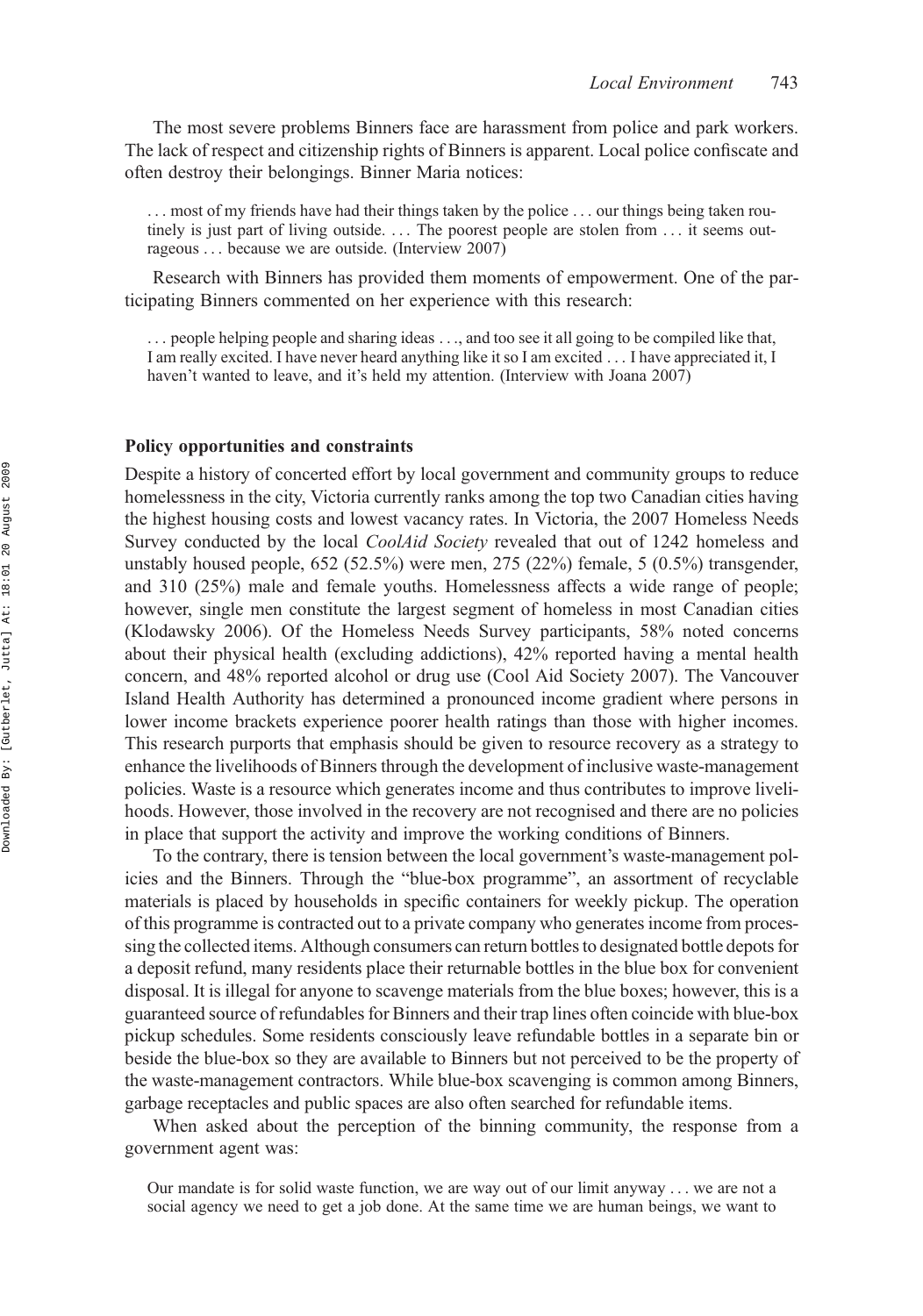## 744 J. Gutberlet et al.

help if we can. There are opportunities for all people out there, and if you really want to work you will find a way. (CRD Interview 2007)

Part of our waste is becoming recognised as a valuable resource and interested stakeholders defend their access to them. The CRD agent puts it as:

We have contractual regulatory arrangements and the contractors are charged on certain materials ... the contract specifies that they get the beverage containers back, 75% so we don't have much wiggle room. (CRD Interview 2007)

The CRD employee further explains the open conflict between the CRD and the Binners:

... our contracts are responsible for littering so the driver has to stop his rounds collect the debris. When there are chronic Binners, and there have been, it does get confrontational at times and then we have our by-law officer assaulted. We have had one prosecution in the last five years, we have given a few tickets ... its called MTI "Municipal Ticket Information", it's a particular by-law that allows our officers to enact the by-law, fining people, for scavenging ... removing items from the blue box and littering. And there are other issues, if someone's complains about someone being in their driveway or if they're making a mess in their blue box ... we have to respond, we don't have a choice. (CRD Interview 2007)

The binning perspective, however, views this activity as recovering resources and reducing litter and thus as performing an environmental service.

There is opportunity for the local government to employ Binners in resource recovery in order to fulfil their mandate of increasing waste diversion and reducing poverty and homelessness. A unique partnership arrangement is possible between the government and the binning community that would embrace both social and environmental directives. In an affluent city such as Victoria, sufficient resources are already expended by the government to manage waste, but what is lacking are inclusive policies that integrate social and environmental livelihood strategies.

#### Conclusion: forming a better world with inclusive resource recovery

Besides the violence and harassment, Binners are also facing homelessness, malnourishment, and severe addiction problems on a daily basis. This research revealed that binning provides an essential primary income for 68% of homeless and 40% of nonhomeless individuals in Victoria. Binners provide an important environmental service by recovering what will otherwise become an environmental nuisance in the landfill. However, they are often seen as thieves and are punished severely for their act of cleaning up the environment. It is beneficial for the city to tackle social and environmental questions with integrated solutions. Inclusive waste-management programmes can be a viable form to address the severe poverty and social exclusion issue and, at the same time, improve environmental health. There are innovative and creative proposals to put inclusive waste management in practice (e.g. by allowing partnerships between residents/businesses and Binners and by dedicating specific drop-off areas for the recyclables). As one of the Binners puts it

I think what would be great if more of these businesses and people that put stuff in the bins would do more recycling so separate it, put it in a separate container so people don't have to riffle through, that would be the ideal situation. (Interview with Maria 2007)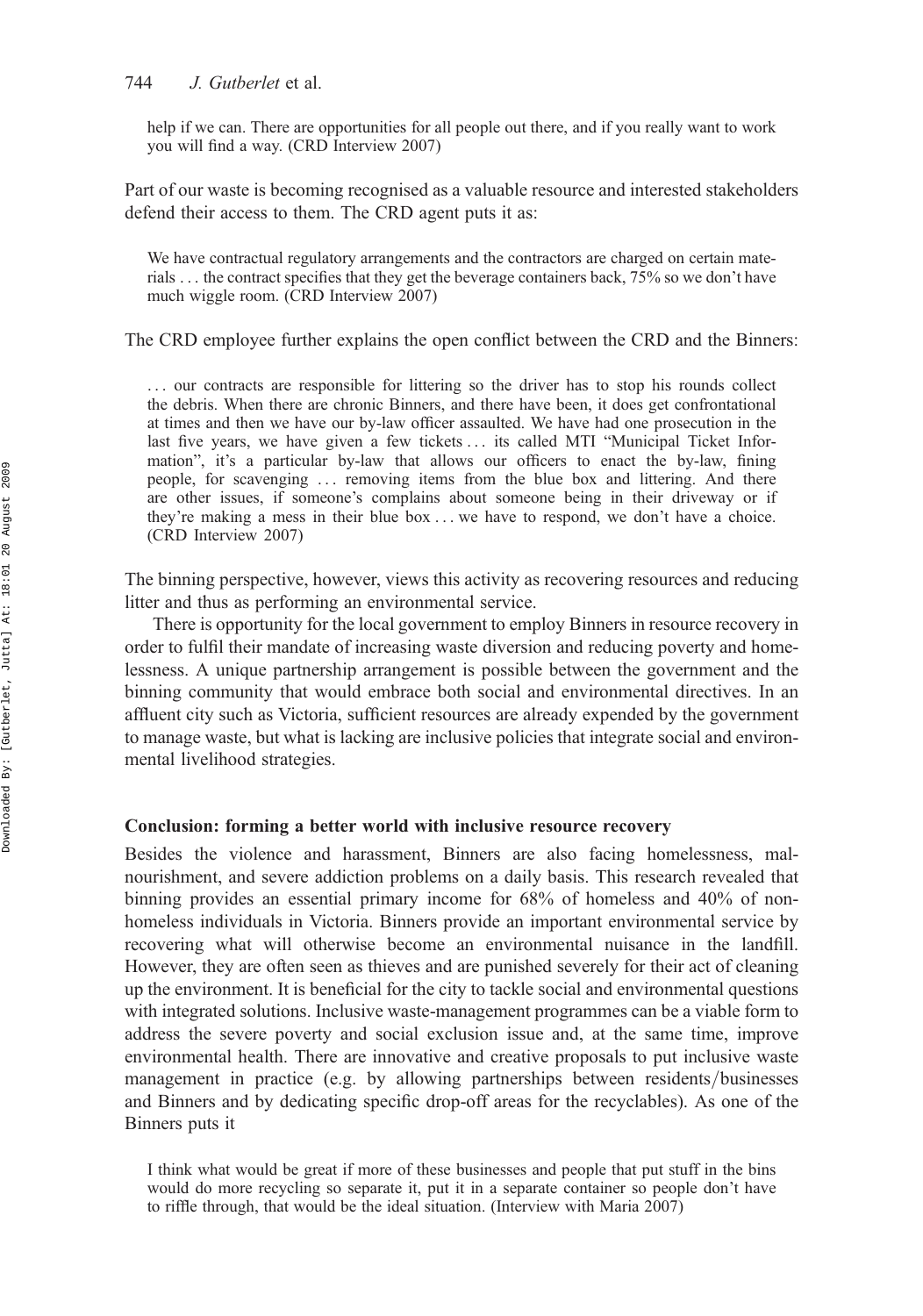Binners are disrespected for recovering resources from garbage and for taking shopping carts to transport the material to the bottle depots. Having an appropriate cart would make a significant difference to Binners and businesses from where, traditionally, shopping carts are taken. It would also benefit the general community because of noise reduction. Besides facilitating the transportation of the material, an appropriate cart could also contribute to the empowerment and the building of self-esteem among the Binners. It could make a difference in how society views these individuals and their service. UBU, an initiative of UWC, is a cart designed specifically for collecting bottles and resolving the contentious issue of stolen property by providing an alternative to shopping carts, thereby alleviating the negative stereotype that some Binners carry.

Bureaucratic procedures are often the entry to access social programmes intended to help the needy. Lack of access to the Internet and difficult terminology may be among the hindrances for Binners to access these resources. There are strategies to overcome these bottlenecks, as demonstrates an experience conducted in San Francisco in 2004. A group of homeless advocates rented a local convention hall and persuaded their local social service provider to set up a table to receive and solve the inquiries of the underprivileged. They opened what became a

trade fair for homeless people. There was live music, free food, and, yes, even secure valet parking for shopping carts, so that clients could wander the aisles without fear of having their few possessions stolen. (Paulsen 2007, p. 2)

It is clear that a concerted effort among government agencies and non-governmental programmes is necessary to overcome the complex social problems briefly introduced in this article. Homelessness is an issue which comes together with many other conditions including poverty, social exclusion, drug abuse and addiction, harassment and stigmatisation, malnourishment, lack of empowerment and citizenship, and conflict over resources, among others. These social and economic questions need to be addressed in an integrated and coordinated response, where government agencies need to look beyond their traditional mandates. The sustainable livelihoods framework has served well the purpose of understanding the multiple factors and processes that shape the difficult living and working condition of this particular group.

#### References

Assby, J., 2003. Introduction: uniting science and participation in the process of innovation – research for development. In: B. Pound, S. Snapp, C. McDougall and A. Braun, eds. Managing natural resources for sustainable livelihoods: uniting science and participation. London: Earthscan/ Ottawa: International Development Research Centre, 1–15.

Baud, I., et al., 2001. Quality of life and alliances in solid waste, management. Cities, 18 (1), 3–12.

- Baumann, P., ed., 2002. Improving access to natural resources for the rural poor: a critical analysis of central concepts and emerging trends from a sustainable livelihoods perspective. Rome: Food and Agriculture Organization of the United Nations, LSP Working Paper 1.
- Baumann, P. and Sinha, S., eds., 2001. Linking development with democratic processes in India: political capital and sustainable livelihoods analysis. Natural Resources Perspectives No. 68 [online]. London: Overseas Development Institute, Available from: [www.odi.org.uk](www.odi.org.uk/nrp/68.pdf)/nrp/68. [pdf](www.odi.org.uk/nrp/68.pdf) [Accessed 1 September 2008].
- Brocklesby, M.A. and Fisher, E., 2003. Community development in sustainable livelihoods approaches – an introduction. Community Development Journal, 38 (3), 185–198.
- Chambers, R. and Conway, G.R., 1992. Sustainable rural livelihoods: practical concepts for the 21st Century. London: Institute of Development Studies.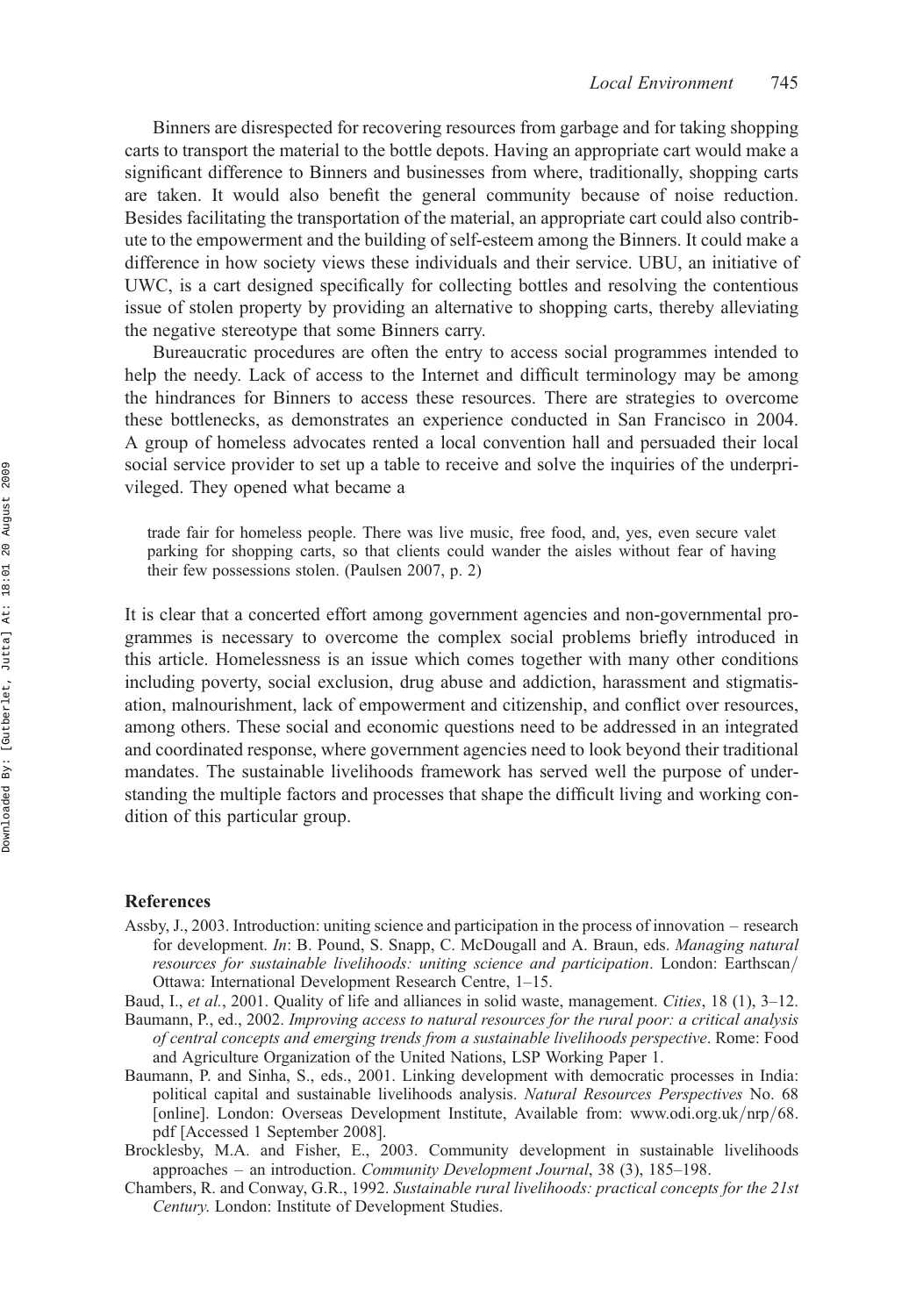- Chant, S., 2004. Urban livelihoods, employment and gender. In: R. Gwynne and C. Kay, eds. Latin America transformed: globalization and modernity. 2nd ed. London: Arnold.
- Chaskin, R.J., et al., 2006. Measuring social capital: an exploration in community– research partnership. Journal of Community Psychology, 34 (4), 489–514.
- Cool Aid Society, 2007. Housing first plus supports: summarizing the results of the homeless needs survey conducted February  $5-9$ , 2007 in the capital regional district of British Columbia, Canada. Victoria: Cool Aid Society and Community Council.
- Conway, T., et al., eds., 2002. Rights and livelihoods approaches: exploring policy dimensions. Natural Resources Perspectives No. 78 [online]. London: Overseas Development Institute. Available from: www.odi.org.uk/publications/nrp/[78-rights-and-livelihoods-approaches.pdf](www.odi.org.uk/publications/nrp/78-rights-and-livelihoods-approaches.pdf) [Accessed 1 September 2008].
- Cox, R. and Watt, P., 2002. Globalization, polarization and the informal sector: the case of paid domestic workers in London. Area, 34 (1), 39–47.
- Department for International Development, 2000. Sustainable livelihoods guidance sheets. UK: DFID [online]. Available from: [http:](http://www.livelihoods.org/info/guidance_sheets_rtfs/Sect4-2.rtf)//[www.livelihoods.org](http://www.livelihoods.org/info/guidance_sheets_rtfs/Sect4-2.rtf)/info/guidance\_sheets\_rtfs/Sect4-2.rtf [Accessed 12 November 2007].
- Department for International Development, 2002. Urban poverty and livelihoods: localizing the habitat agenda for urban poverty reduction [online]. UK: DFID, DFID Research Project R7963. Available from: [www.dfid.gov.uk](www.dfid.gov.uk/pubs)/pubs [Accessed 1 September 2008].
- Department for International Development, 2006. DFID's approach to the environment [online]. UK. Available from: [www.dfid.gov.uk](www.dfid.gov.uk/pubs)/pubs [Accessed 1 September 2008].
- Farrington, J., Tamsin, R., and Walker, J., 2002. Sustainable livelihoods approaches in urban areas: general lessons, with illustrations from Indian cases. London: Overseas Development Institute, ODI Working Paper 162.
- Gjertsen, H. and Barrett, C.B., 2004. Context dependent biodiversity conservation management regimes: theory and simulation. Land Economics, 80 (3), 321–339.
- Guerts, J.L.A. and Joldersma, C., 2001. Methodology for participatory policy analysis. *European* Journal of Operational Research, 128 (2), 300–310.
- Gutberlet, J., 2008a. Recycling citizenship, recovering resources: urban poverty reduction in Latin America. Aldershot: Ashgate, 163.
- Gutberlet, J., 2008b. Organized and informal recycling: social movements contributing to sustainability. UK: Transactions of the Wessex Institute. Available from: [http:](http://library.witpress.com/pages/PaperInfo.asp?PaperID=18971)//[library.witpress.com](http://library.witpress.com/pages/PaperInfo.asp?PaperID=18971)/pages/ [PaperInfo.asp?PaperID](http://library.witpress.com/pages/PaperInfo.asp?PaperID=18971)=18971 [Accessed 1 September 2008].
- Gutberlet, J. and Baeder, A., 2008. Informal recycling and occupational health in Santo André, Brazil. International Journal of Environmental Health Research, 18 (1), 1–15.
- Harpet, C., 2003. From garbage dumps anthropology to an interdisciplinary research on health risk exposure. Natures Sciences Sociétés, 11 (4), 361–370.
- Hickey, S. and Mohan, G., 2005. Relocating participation within a radical politics of development. Development and Change, 36 (2), 237–262.
- Hjorth, P., 2003. Knowledge development and management for Urban Poverty Alleviation. *Habitat* International, 27 (3), 381–392.
- Klodawsky, F., 2006. Landscapes on the Margins: Gender and homelessness in Canada. Gender, Place and Culture, 13 (4), 365–381.
- Köberlein, M., 2003. Living from waste: livelihoods of the actors involved in Delhi's informal waste recycling economy. Saarbrücken: Verlag für Entwicklungspolitik.
- Luckin, D. and Sharp, L., 2005. Exploring the community waste sector: are sustainable development and social capital useful concepts for project-level research. Development Journal, 40 (1), 62–75.
- Lynch, K., 1990. Wasting away. San Francisco: Sierra Club Books.
- Maxwell, J., 1996. Social dimensions of economic growth. Eric John Hanson memorial lecture series. vol. VIII. Edmonton: University of Alberta.
- Medina, M., 2000. Scavenger cooperatives in Asia and Latin America. Resources, Conservation and Recycling, 31 (1), 51–69.
- Medina, M., 2001. Scavenging in America: back to the future? Resources, Conservation and Recycling, 31 (3), 229–240.
- Meikle, S., 2002. The urban context and poor people. In: C. Rakodi, ed. Urban livelihoods: a peoplecentred approach to reducing poverty. London: Earthscan, 37–51.